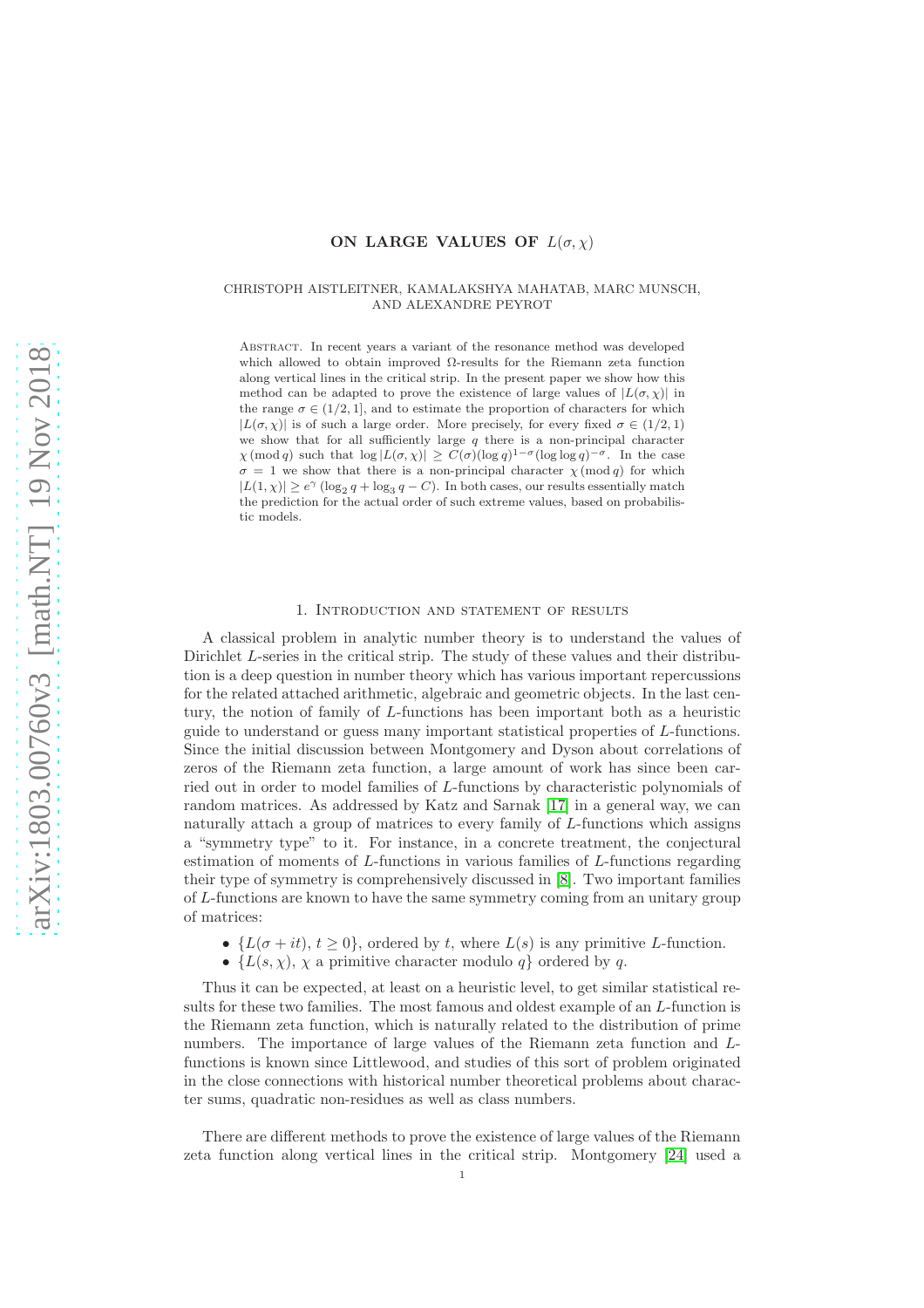method based on Diophantine approximation to prove that

(1) 
$$
\max_{t \in [T,2T]} \log |\zeta(\sigma+it)| \ge C(\sigma) (\log T)^{1-\sigma} (\log_2 T)^{-\sigma}.
$$

Here and throughout this paper we write  $log_j$  for the j-th iterated logarithm, so for example  $\log_2 q = \log \log q$ . Balasubramanian and Ramachandra [\[3\]](#page-13-0) obtained comparable results, including unconditional results for the case  $\sigma = 1/2$ , using large moments of the zeta function and the connection with divisor sums. A more recent method is the so-called resonance method, whose main functional principle was probably first used by Voronin [\[29\]](#page-14-3). However, the main development of the method was due to Soundararajan [\[28\]](#page-14-4), who realized how it leads to a general maximization problem for quadratic forms, and who showed the potential strength as well as the wide potential range of applications of the method. Hilberdink [\[16\]](#page-14-5) took up Soundararajan's ideas and made important contributions to the refinement of the method. Basically, the idea of this method is to find a function  $R(t)$  such that the quotient  $I_1/I_2$  is "large", where

$$
I_1 = \int_0^T \zeta(\sigma + it) |R(t)|^2 dt
$$

and

$$
I_2 = \int_0^T |R(t)|^2 \ dt.
$$

A lower bound for the quotient  $I_1/I_2$  immediately yields a corresponding lower bound for the maximal value of  $|\zeta(\sigma + it)|$  in the range  $t \in [0, T]$ . This method, of simple appearance, turned out to be quite powerful. Recently, using "long" resonators as they were introduced in [\[1\]](#page-13-1), Bondarenko and Seip [\[5\]](#page-13-2) achieved a breakthrough by obtained improved  $\Omega$ -results for the Riemann zeta function on the critical line. In a recent work involving three of the the authors [\[2\]](#page-13-3), a "long" resonator of completely multiplicative type was used to prove that there exists a constant C such that

<span id="page-1-0"></span>(2) 
$$
\max_{t \in [\sqrt{T}, T]} |\zeta(1 + it)| \ge e^{\gamma} (\log_2 T + \log_3 T - C).
$$

We note that the in the cases of  $\sigma \in (1/2, 1)$  and  $\sigma = 1$  the known lower bounds essentially match the conjectured truth (up to the values of the constants involved), while for  $\sigma = 1/2$  the situation remains unclear even on a conjectural level (cf. also  $[10]$ ).

The main purpose of the present paper is to show that it is possible to adapt the resonance method in such a way that it allows to prove the existence of nonprincipal characters  $\chi \pmod{q}$  for which  $|L(\sigma, \chi)|$  is large. For this purpose the quotient  $I_1/I_2$  from above is replaced by the quotient of finite sums

$$
\frac{\left|\sum_{\chi \pmod{q}} L(\sigma,\chi)|R(\chi)^2|\right|}{\sum_{\chi \pmod{q}}|R(\chi)|^2},
$$

where  $R(\chi)$  is a function which "resonates" with  $L(\sigma, \chi)$ . Our proofs will show that it is possible to define the function  $R(\chi)$  as a short Euler product in a completely multiplicative way. As for the Riemann zeta function, the two cases  $\sigma = 1$  and  $\sigma \in (1/2, 1)$  differ significantly in several respects, and we will first discuss one and then the other case. We do not address the case  $\sigma = 1/2$  in the present paper, since in that case it is better to use a resonator which is not completely multiplicative, which requires a different approach from the one taken in our paper (cf. also the remark at the end of the introduction).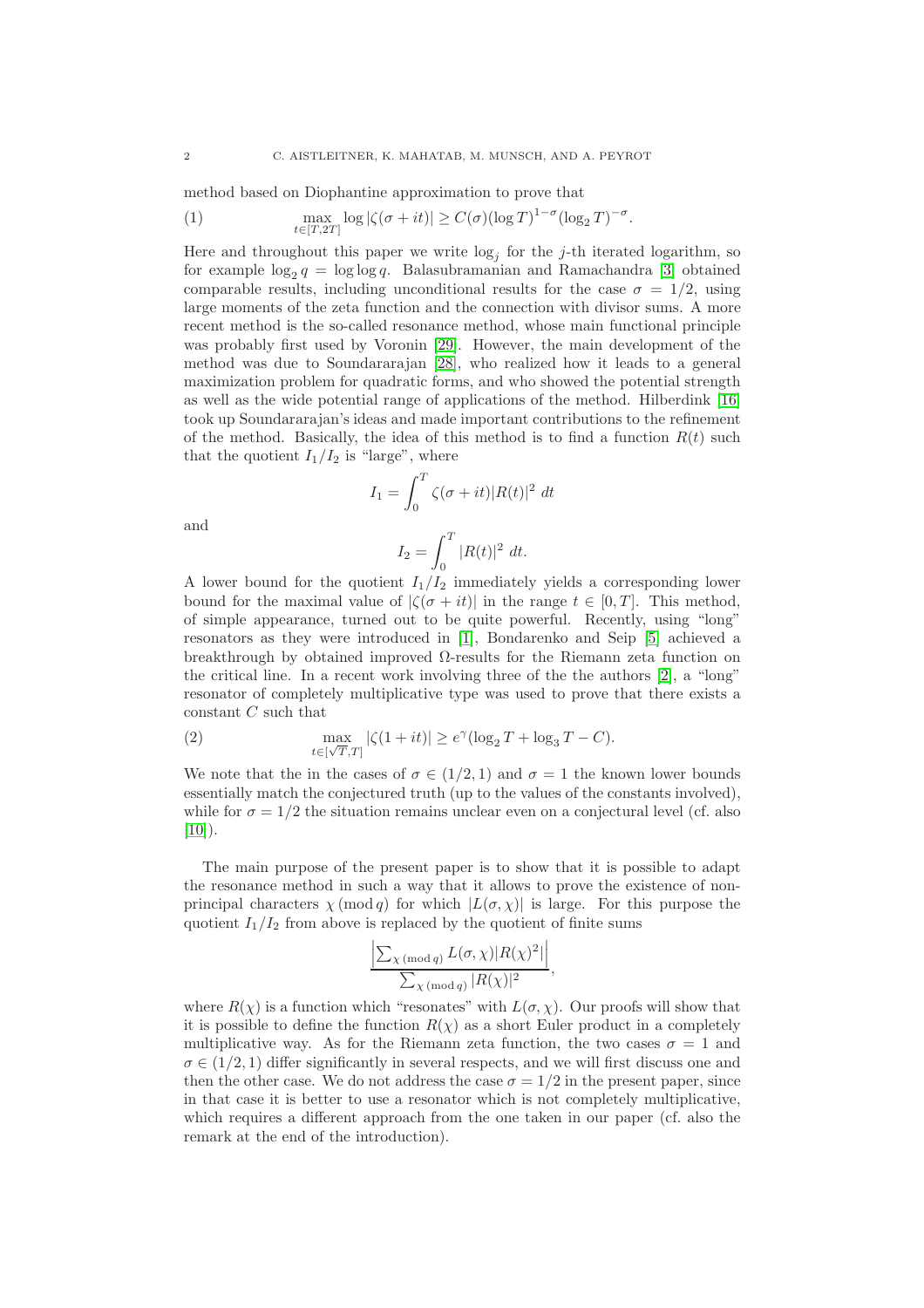<span id="page-2-0"></span>In the case  $\sigma = 1$ , it is known that

(3) 
$$
q^{-\varepsilon} \ll_{\varepsilon} |L(1,\chi)| \ll \log q,
$$

and that assuming the Generalized Riemann Hypothesis this can be improved to

<span id="page-2-1"></span>(4) 
$$
\frac{1}{\log_2 q} \ll |L(1, \chi)| \ll \log_2 q.
$$

Much effort has been spent on possible improvements of the upper bound in [\(3\)](#page-2-0), where, however, anything beyond improvements of the implied constant seems to be completely out of reach. See for example [\[12,](#page-14-7) [21,](#page-14-8) [26\]](#page-14-9). On the other hand Littlewood's result [\(4\)](#page-2-1) is essentially optimal, up to the value of the implied constant, since it is known that there are characters for which  $|L(1, \chi)|$  is of order roughly  $1/(\log_2 q)$  and  $\log_2 q$ , respectively. The strongest results concerning the existence of "extremal" characters are due to Granville and Soundararajan [\[14\]](#page-14-10), who proved that for sufficiently large q and any given  $A \geq 10$  there are at least  $q^{1-1/A}$  characters  $\chi \pmod{q}$  for which

(5) 
$$
|L(1,\chi)| \ge e^{\gamma} (\log_2 q + \log_3 q - \log_4 q - \log A - C),
$$

for some absolute constant  $C$ . The same paper also contains results for small values of  $|L(1, \chi)|$ , which establish the existence of characters  $\chi$  for which  $1/|L(1, \chi)| >$  $\frac{6e^{\gamma}}{\pi^2}(\log_2 q - C)$ . In Theorem [1](#page-2-2) below we improve Granville and Soundararajan's result to a level which matches the corresponding result for the Riemann zeta function noted in [\(2\)](#page-1-0), and which also essentially matches the prediction for the optimal result for this problem (up to the values of the constants involved). The subsequent Theorem [2](#page-2-3) contains an estimate for the proportion of characters for which  $|L(1, \chi)|$ is of this order of magnitude, and also is in general accordance with the prediction for the actual truth based on probabilistic models.

<span id="page-2-2"></span>**Theorem 1.** Let  $\varepsilon > 0$ . For all sufficiently large q there is a non-principal char- $\textit{acter}$   $\chi \pmod{q}$  *such that*

$$
|L(1,\chi)| \ge e^{\gamma} (\log_2 q + \log_3 q - C - \varepsilon),
$$

where

$$
C = 1 + \log_2 4 \approx 1.33.
$$

<span id="page-2-3"></span>**Theorem 2.** Let C denote the constant from Theorem [1.](#page-2-2) Let  $\delta > 0$ , and define

<span id="page-2-4"></span>(6) 
$$
\Phi(\delta) = \left| \{ \chi \, (\text{mod } q) : \ |L(1,\chi)| > e^{\gamma} (\log_2 q + \log_3 q - C - \delta) \} \right|.
$$

Then, as q tends to infinity, we have

$$
\Phi(\delta) \geq q^{1-e^{-\delta}+o(1)}.
$$

Theorem [2](#page-2-3) should be compared with estimates for the proportion of characters with large values of  $|L(1, \chi)|$  due to Granville and Soundararajan [\[14\]](#page-14-10). They proved that the number of characters  $\chi \pmod{q}$  for which  $|L(1, \chi)| > e^{\gamma} \tau$  is

$$
q \cdot \exp\left(-\frac{2e^{\tau - C_0 - 1}}{\tau} (1 + \text{errors})\right)
$$

for some explicit constant  $C_0 \approx -0.395$ , valid up to  $\tau \leq \log_2 q - 20$ . If this asymptotic formula could be extended to values of  $\tau$  corresponding to extremely large values of  $|L(1, \chi)|$  such as those in Theorem [1,](#page-2-2) then for all sufficiently large q one could deduce the existence of a non-principal character  $\chi \pmod{q}$  for which

<span id="page-2-5"></span>(7) 
$$
|L(1,\chi)| \ge e^{\gamma} (\log_2 q + \log_3 q + C_0 + 1 - \log 2 + o(1)),
$$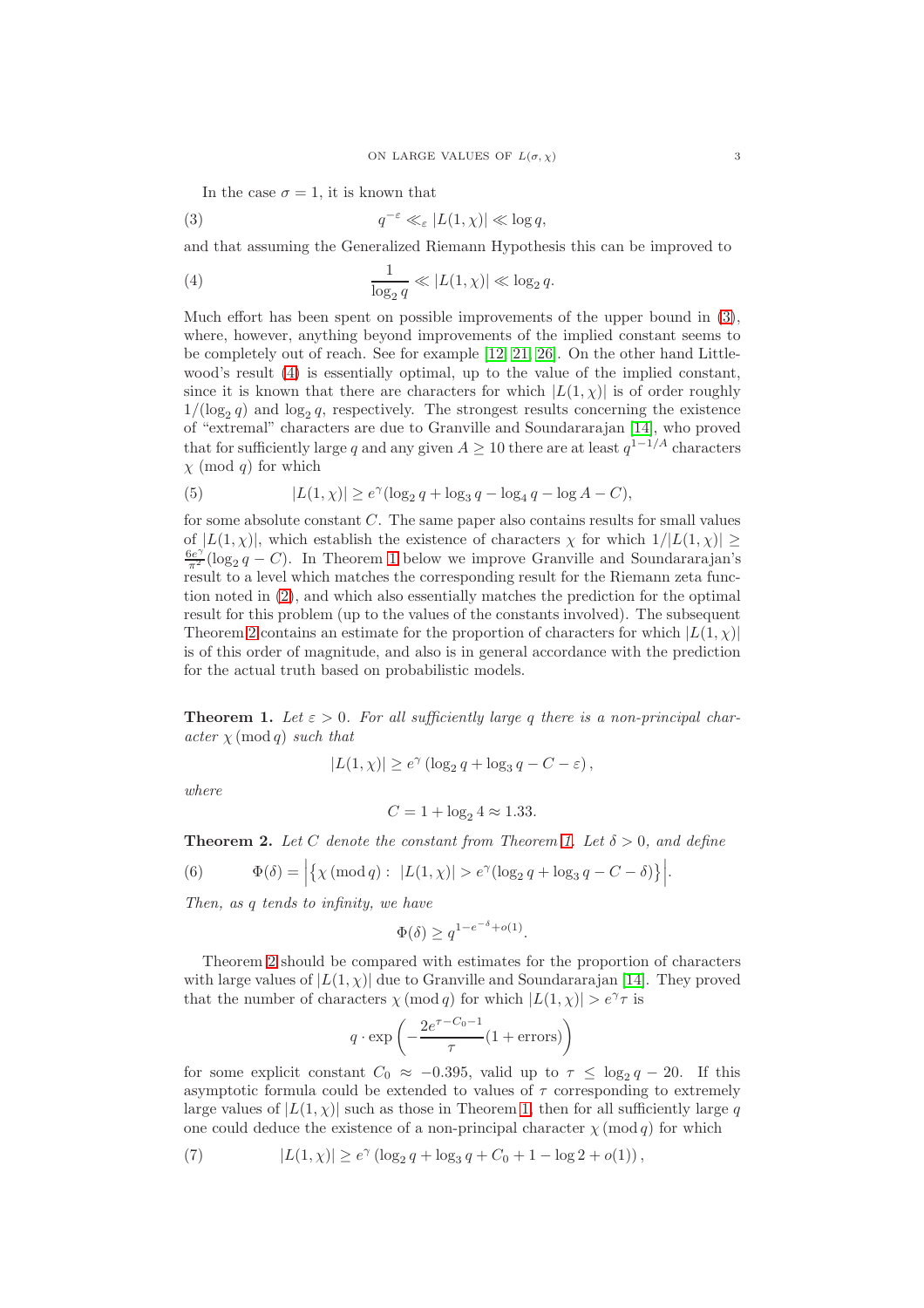together with the density estimate

<span id="page-3-0"></span>
$$
\left| \{ \chi \ (\text{mod } q) : \ |L(1, \chi)| > e^{\gamma} (\log_2 q + \log_3 q + C_0 + 1 - \log 2 - \delta) \} \right|
$$
  
(8) =  $q^{1 - e^{-\delta} + o(1)}$ .

Based on a comparison with the distribution of values of random Euler products, Granville and Soundararajan speculated that these formulas might show the actual truth about extremal values of  $|L(1, \chi)|$  for characters  $\chi \pmod{q}$ . We remark that the constant  $-C \approx -1.33$  in our theorems does not match with the constant  $C_0 + 1 - \log 2 \approx -0.09$  in these hypothetical estimates, and that our density estimate has  $e^{-\delta}$  while [\(8\)](#page-3-0) would give the better factor  $e^{-\delta - (C_0 + 1 - \log 2 + C)} \approx 0.29e^{-\delta}$ to estimate the quantity in [\(6\)](#page-2-4). Still, generally speaking our results are in good accordance with the conjecture of Granville and Soundararajan, and if [\(7\)](#page-2-5) and [\(8\)](#page-3-0) actually represent the truth, then our results are essentially optimal up to the precise values of the constants.

We note that the method which is used for the proof of Theorem [2](#page-2-3) can be adapted in such a way that it gives a lower bound for the measure of those  $t \in [0, T]$  for which  $|\zeta(1+it)|$  is of size around  $e^{\gamma}(\log_2 T + \log_3 T)$ . More precisely, it can be shown that

$$
\text{meas}\Big(t\in [0,T]:\ |\zeta(1+it)|\geq e^{\gamma}(\log_2 T+\log_3 T-C-\delta)\Big)\geq T^{1-e^{-\delta}+o(1)},
$$

where  $C$  is the same constant as in Theorems [1](#page-2-2) and [2.](#page-2-3) This improves results of Granville and Soundararajan [\[14\]](#page-14-10), where an additional term  $-\log_4 T$  is necessary.

Now we turn to the case  $\sigma \in (1/2, 1)$ . A paper of Lamzouri [\[18\]](#page-14-11) provides very precise estimates for the distribution of large values of various families of L-functions at a fixed point  $1/2 < \sigma < 1$ , strenghtening the range of validity obtained in [\[13\]](#page-14-12). As noted in [\[18\]](#page-14-11), as a by-product Lamzouri obtained results on the existence of extreme values inside a family of L-functions, ordered by conductor. More precisely, he could deduce that in the corresponding family there exists an L-function of order  $\exp(C(\sigma)(\log Q)^{1-\sigma}/\log_2 Q)$ , where Q is the conductor of the family. These results are of the same quality as the ones that could be obtained as a consequence of Soundararajan resonance method [\[28\]](#page-14-4). Though, as pointed out by Lamzouri, this method fails to provide estimates inside the critical strip as strong as the Ω-results obtained by Montgomery for the Riemann zeta function. On the other hand, a drawback of Montgomery's method is that it does not generalize to other families of L-functions. Thus it is certainly interesting to prove such a result for any other family of L-functions. Assuming the Generalized Riemann Hypothesis (GRH), Lamzouri was able to achieve this for the family of L-functions associated to Legendre symbols averaged over primes  $p \leq x$ . More precisely, in [\[18,](#page-14-11) Theorem 6] he proved that there exists a constant  $C(\sigma) > 0$  such that for  $\delta > 0$  sufficiently small and  $x > 0$  large enough,

(9) 
$$
\log |L(s, \chi_p)| \ge (C(\sigma) + o(1))(\log x)^{1-\sigma}(\log_2 x)^{-\sigma}
$$

holds for more than  $\delta x^{1/2}$  primes  $p \leq x$ . Theorem [3](#page-4-0) below gives a Montgomery-type  $\Omega$ -result in the family attached to Dirichlet characters (mod q), for q sufficiently large. As in Theorem [1,](#page-2-2) our result essentially matches the conjecturally optimal result, except for the precise value of the constant.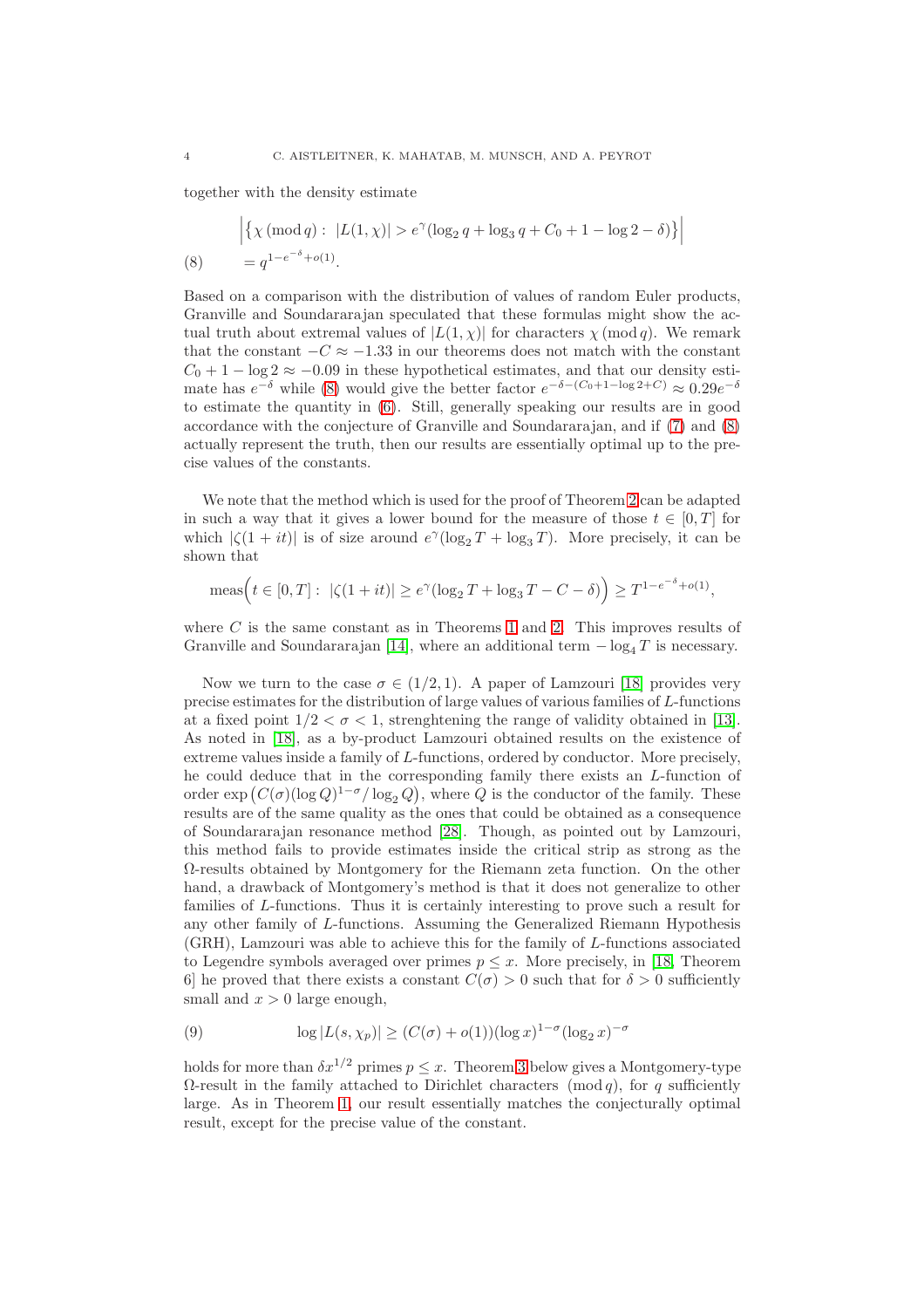<span id="page-4-0"></span>**Theorem 3.** Let  $1/2 < \sigma < 1$ . There exists a constant  $C(\sigma) > 0$  such that for all sufficiently large q there exists a non-principal character  $\chi$  (mod q) such that

(10) 
$$
\log |L(\sigma, \chi)| \ge C(\sigma) (\log q)^{1-\sigma} (\log_2 q)^{-\sigma}.
$$

We note that Lamzouri averages over a specific subset of well chosen primes under GRH. Basically this comes down to fixing the first values of the character  $(\frac{1}{p})$ , an idea which traces back to Littlewood [\[20\]](#page-14-13) and Chowla [\[7\]](#page-13-4), and was subsequently used by Montgomery [\[23\]](#page-14-14) and Granville and Soundararajan [\[13\]](#page-14-12). Lamzouri used GRH again to approximate  $L(\sigma, \chi)$  in this relatively "thin" set of characters and to control precisely the off-diagonal terms arising from the orthogonality of quadratic characters. Since we work unconditionally and use zero-density estimates, we cannot restrict ourselves to such a thin family.

We close this section with some remarks on remaining open problems, and possible improvements of our theorems. As in other implementations of the "long resonator", a certain positivity property plays a crucial role in the argument. This explains why our method cannot be applied for example to the case of  $1/|L(\sigma, \chi)|$ , since the positivity property is lost in this setting. Secondly, it would be interesting to adapt our method to prove the existence of large values of  $|L(1, \chi_d)|$  for primitive real characters  $\chi_d$ , as d varies over all fundamental discriminants in a range  $|d| \leq x$ ; cf. [\[13,](#page-14-12) [19\]](#page-14-15). However, this seems to be very difficult to implement, since the orthogonality relations between these characters are much more subtle than those in our setting, and again one looses the required positivity property.

It is worth pointing that the constant  $C(\sigma)$  appearing in Theorem [3](#page-4-0) comes both from the particular choice of the resonator as well as from the zero-density estimates used in the proof. It might be possible to optimize these constants by analyzing carefully the zero-density estimates and changing slightly the resonator chosen. We decided to not carry out this task in order to keep the presentation short. Furthermore, the method which is used in Theorem [2](#page-2-3) to estimate the proportion of characters for which  $|L(1, \chi)|$  is large could be applied in the setting of Theorem [3](#page-4-0) as well; however, again to keep the paper short, but also since the results which one would obtain in this case are significantly weaker than those in Theorem [2,](#page-2-3) we have restrained from carrying this out. In the case  $\sigma \in (1/2, 1)$ , a key requirement of our method is to control the contribution of "bad" characters. A similar argument would easily give the existence of large values for even characters, or any specified character lying in a subgroup H of sufficiently large order compared to the order of the full group of Dirichlet characters.

Remark: While this paper was under revision, a new paper of de la Bretèche and Tenenbaum [\[9\]](#page-14-16) appeared on the arxiv. Their paper contains a comprehensive analysis of the resonance method on the critical line as well as several new applications. Among their results are improvements of the  $\Omega$ -results of Bondarenko and Seip for the Riemann zeta function, a complete solution of the related problem concerning the maximal order of GCD sums, applications to large values of character sums, as well as results for extreme values of  $|L(1/2, \chi)|$  which complement those obtained in the present paper. Furthermore, there have been other new applications of the resonance method to related problems. These applications cover the argument of the zeta function  $[4, 6]$  $[4, 6]$ , Hardy's Z-function  $[22]$ , and short character sums [\[25\]](#page-14-18).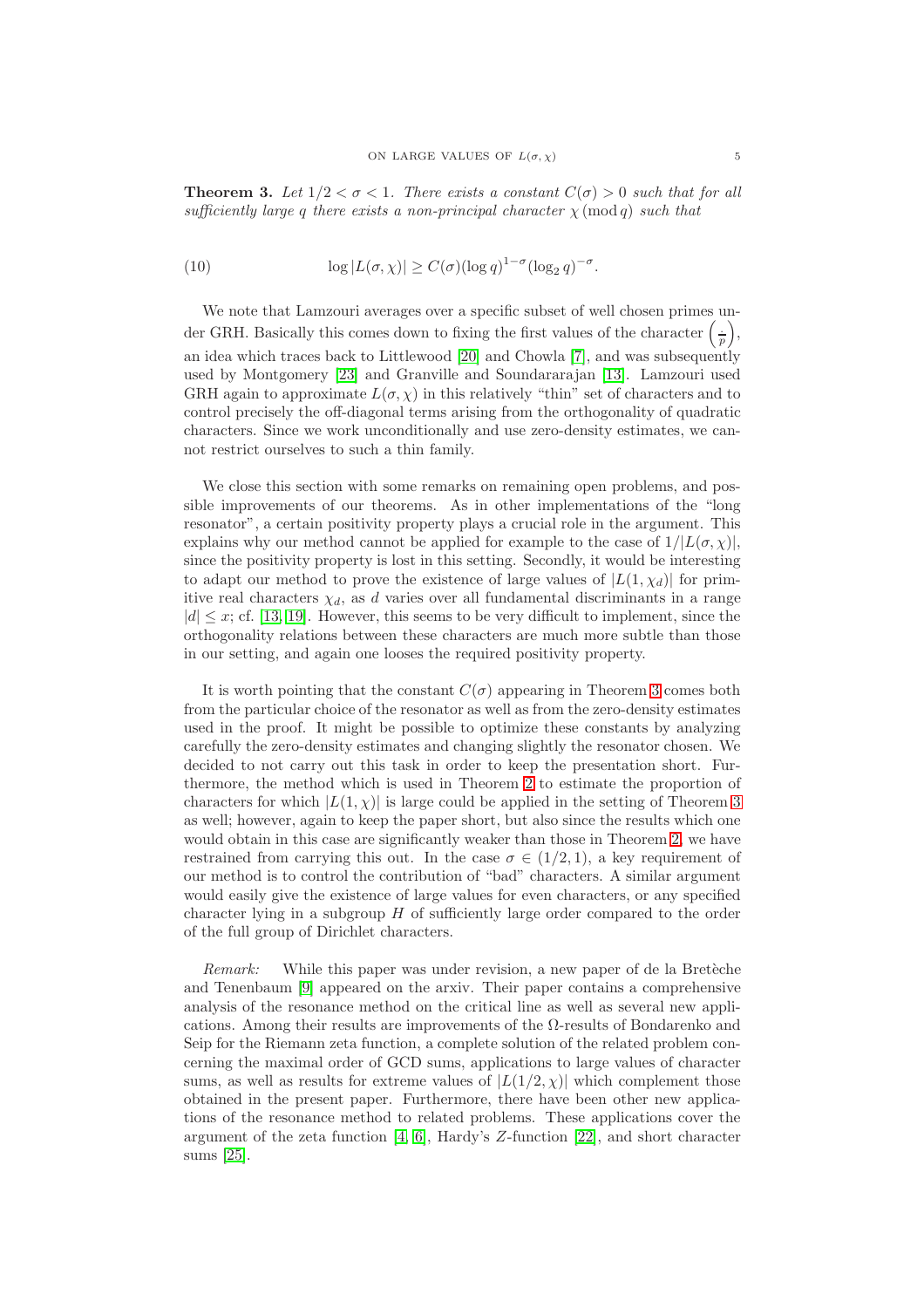### 2. Proof of Theorem [1](#page-2-2)

<span id="page-5-1"></span>Let q be "large", choose  $B > \log 4$ , and define  $X = \log q \log_2 q / B$ . We set

$$
L(1, \chi, X) = \prod_{p \le X} \left( 1 - \frac{\chi(p)}{p} \right)^{-1} =: \sum_{k=1}^{\infty} a_k \chi(k),
$$

where  $a_k$  can only be either 0 or  $1/k$ . For primes  $p \leq X$  we set

$$
q_p := \left(1 - \frac{p}{X}\right),\,
$$

while for primes  $p > X$  we set  $q_p = 0$ , and we extend this to  $q_m$  for general m in a completely multiplicative way. We write  $G_q$  for the group of Dirichlet characters (mod q). For a given character  $\chi \in G_q$ , we define the resonator function  $R(\chi)$  as

$$
R(\chi) := \prod_{p \le X} (1 - q_p \chi(p))^{-1}.
$$

Finally, let  $Y = \exp((\log q)^{20})$  and set

$$
L(1, \chi, Y) = \prod_{p \le Y} \left( 1 - \frac{\chi(p)}{p} \right)^{-1} =: \sum_{k=1}^{\infty} b_k \chi(k),
$$

where again  $b_k$  can only be either 0 or  $1/k$ . Note that  $b_k \ge a_k$  for all  $k \ge 1$ , since  $Y > X$ .

<span id="page-5-0"></span>With this choice of Y it is not difficult to establish the approximation formula

(11) 
$$
L(1,\chi) = L(1,\chi,Y)\left(1 + \mathcal{O}\left(\frac{1}{(\log q)^2}\right)\right),
$$

which holds for all characters  $\chi \pmod{q}$  except for  $\chi_0$  and at most one other exceptional character, which we denote by  $\chi_e$  (note that is widely believed that such an exceptional character does not actually exist). To establish this approximation formula, we can argue as in the proof of the prime number theorem (similar to the sketch which is given at the beginning of the proof of Theorem 2 in [\[14\]](#page-14-10) for a finite approximation to the Riemann zeta function). More precisely, we note that by Perron's formula

$$
\int_{2+i\infty}^{2-i\infty} \log L(1+s,\chi) \frac{Y^s}{s} ds = - \sum_{p \leq Y} \log \left(1 - \frac{\chi(p)}{p} \right) + \underbrace{\mathcal{O} \left( \sum_{p \leq Y} \sum_{k \geq \frac{\log Y}{\log p}} \frac{1}{k p^k} \right)}_{=\mathcal{O} \left( \frac{1}{\log Y} \right)}.
$$

Now we truncate the integral at  $T = Y^3$  and shift the contour to the left of 0, in such a way that we enclose a zero-free region of  $L(1, \chi)$ . By a classical result going back to Gronwall, Landau and Titchmarsh there is at most one exceptional character  $\chi_e \pmod{q}$  such that for all other characters  $\chi \neq \chi_e$  we have  $L(\sigma + it, \chi) \neq 0$  for  $\sigma \geq 1 - \frac{c}{\log(q(2+|t|))}$  for some constant c (see for example [\[15\]](#page-14-19)). Thus for  $\chi \neq \chi_0, \chi_e$ the only pole of the function in the integral which is enclosed by the curve is at  $s = 0$ , and it is a standard procedure to establish upper bounds for all error terms and to derive the desired approximation formula.

Set

$$
S_1=\sum_{\chi\in G_q}L(1,\chi,Y)|R(\chi)|^2
$$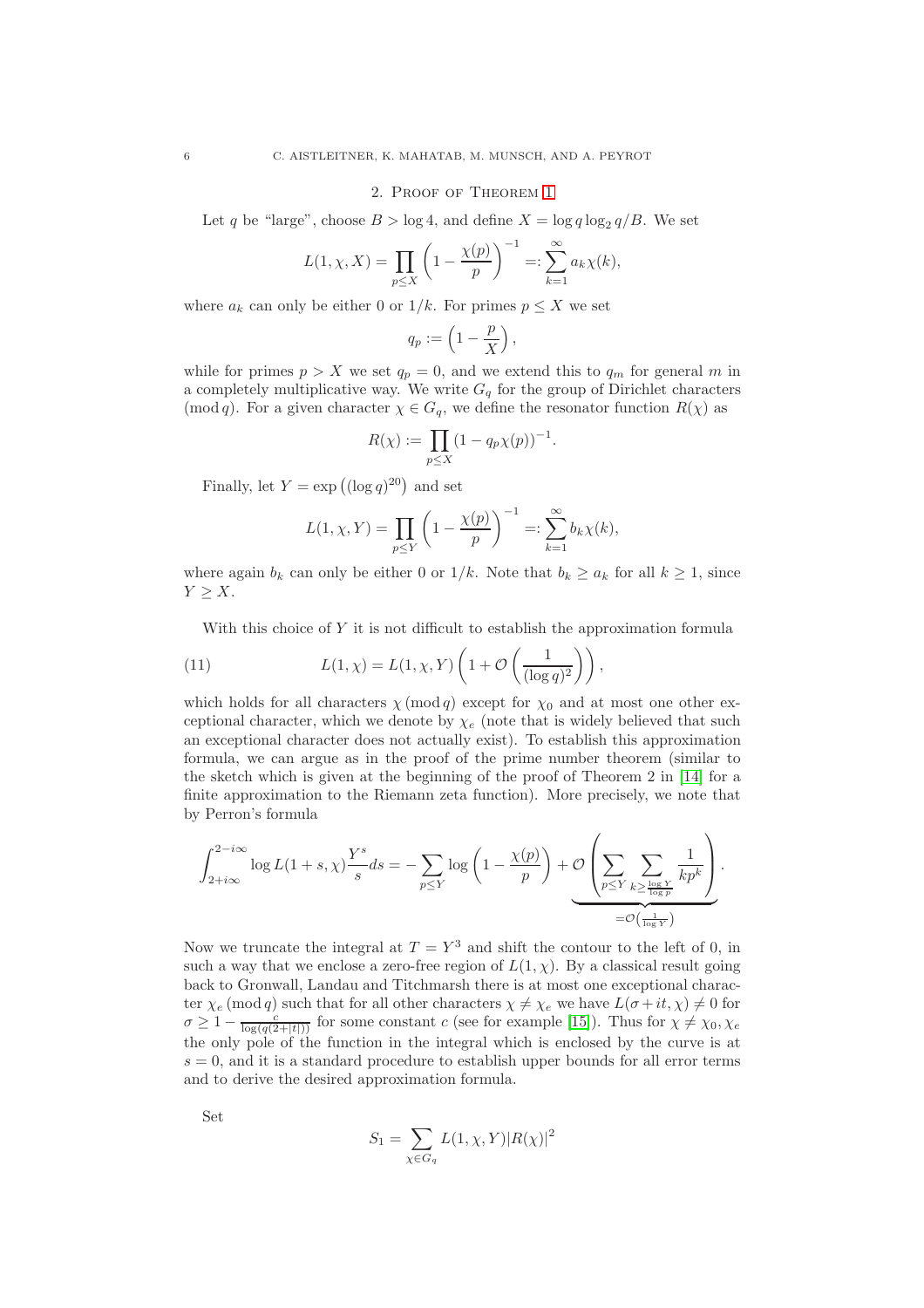and

$$
S_2 = \sum_{\chi \in G_q} |R(\chi)|^2.
$$

By expanding  $|R(\chi)|^2$  and the two finite approximations  $L(1, \chi, X) = \sum_k a_k \chi(k)$ and  $L(1, \chi, Y) = \sum_{k} b_k \chi(k)$ , and by using the orthogonality of characters together with the facts that  $b_k \ge a_k$  for all k and that  $(a_n)_n, (b_n)_n, (q_n)_n$  are all non-negative, we have

(12)  
\n
$$
S_1 = \sum_{\chi \in G_q} \sum_k \sum_{m,n} b_k \chi(k) q_m q_n \chi(m) \overline{\chi(n)}
$$
\n
$$
= \sum_k b_k \phi(q) \sum_{\substack{m,n:\\ km \equiv n \pmod{q} \\ \ldots}} q_m q_n
$$
\n
$$
\geq \sum_k a_k \phi(q) \sum_{\substack{m,n:\\ km \equiv n \pmod{q} \\ \ldots}} q_m q_n.
$$

<span id="page-6-1"></span>The advantage of changing from  $L(1, \chi, Y)$  to  $L(1, \chi, X)$  is that the coefficients  $(a_n)_n$  are supported on the same set as  $(q_n)_n$ , namely on the set of X-smooth numbers. This will allow us to obtain a fully explicit formula for the quotient  $S_1/S_2$  in equation [\(15\)](#page-7-0) below.

By expanding  $S_2$  we have

<span id="page-6-0"></span>(13) 
$$
S_2 = \sum_{\chi \in G_q} \sum_{m,n} q_m q_n \chi(m) \overline{\chi(n)}
$$

$$
= \phi(q) \sum_{\substack{m,n:\\m \equiv n \pmod{q}}} q_m q_n.
$$

Now assume that k is fixed. Exploiting the fact that the resonator  $R(\chi)$  is constructed in a completely multiplicative way we have

$$
a_k \phi(q) \sum_{\substack{m,n:\\ km \equiv n \pmod{q}}} q_m q_n \ge a_k \phi(q) \sum_{\substack{m,n:\\ km \equiv n \pmod{q}}} q_m q_n
$$
  

$$
= a_k \phi(q) \sum_{\substack{r,m:\\ km \equiv kr \pmod{q}}} q_m \underbrace{q_{kr}}_{=q_k q_r}
$$
  

$$
\ge a_k q_k \phi(q) \sum_{\substack{r,m:\\ m \equiv m \pmod{q}}} q_r q_m.
$$
  

$$
= S_2 \text{ by (13)}
$$

<span id="page-6-2"></span>Note that again the fact that  $(q_n)_n$  are non-negative numbers played a crucial role in this calculation.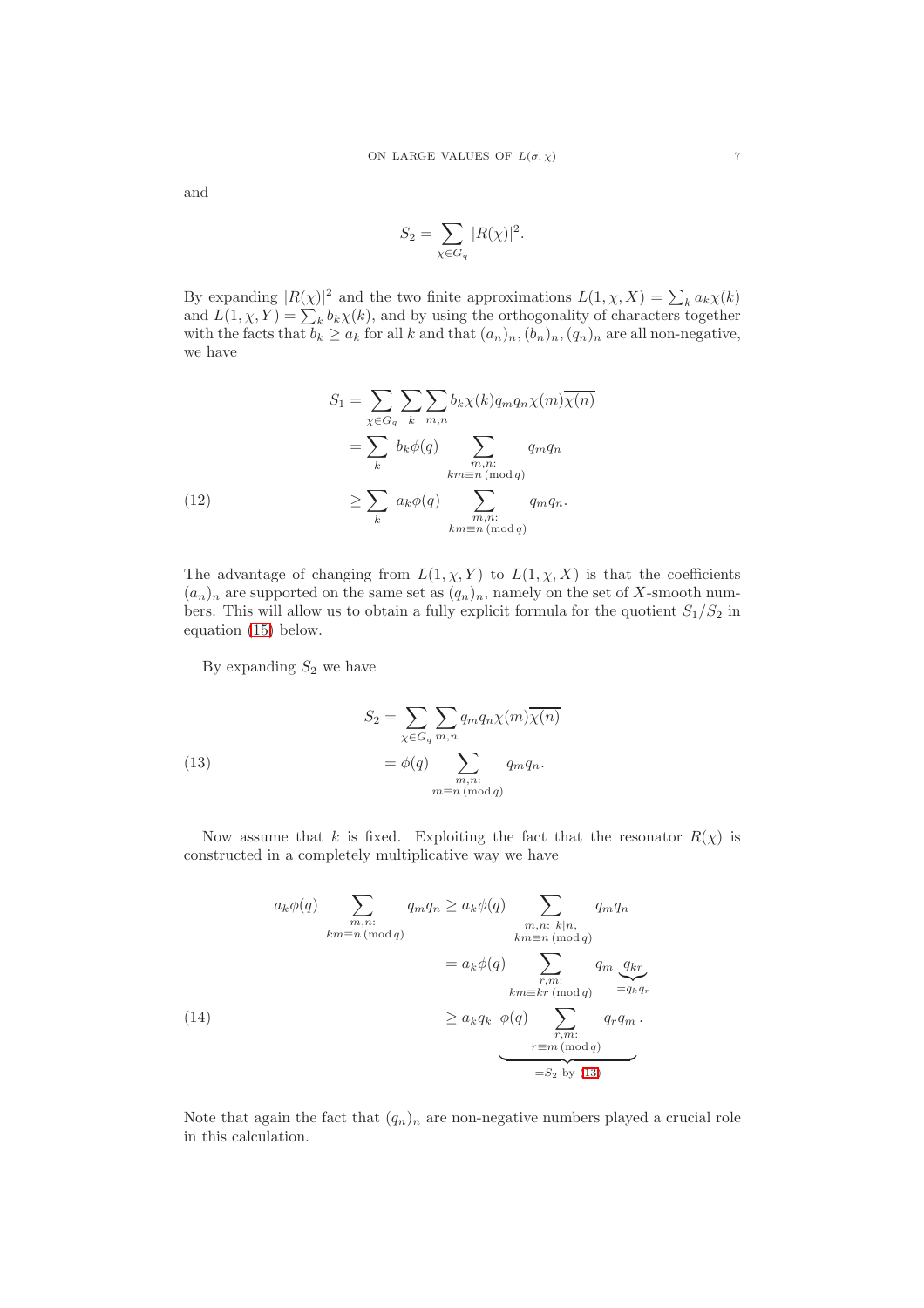Thus by  $(12)$  and  $(14)$  we have

(15) 
$$
\frac{S_1}{S_2} \ge \sum_{k=1}^{\infty} a_k q_k
$$

$$
= \prod_{p \le X} (1 - q_p p^{-1})^{-1}
$$

<span id="page-7-1"></span><span id="page-7-0"></span>(16) 
$$
= \left(\prod_{p \le X} (1 - p^{-1})^{-1}\right) \left(\prod_{p \le X} \frac{p - 1}{p - q_p}\right).
$$

For the first product in line [\(16\)](#page-7-1) we have

<span id="page-7-5"></span>(17) 
$$
\prod_{p \le X} (1 - p^{-1})^{-1} \ge e^{\gamma} \log X \left( 1 - \frac{1}{2(\log X)^2} \right)
$$

by Mertens' third theorem with an explicit estimate for the error term from [\[27,](#page-14-20) Theorem 8]. For the other product in [\(16\)](#page-7-1) we have

(18)  
\n
$$
-\log\left(\prod_{p\leq X} \frac{p-1}{p-q_p}\right) = -\sum_{p\leq X} \log\left(1 - \frac{p}{p+(p-1)X}\right)
$$
\n
$$
\leq \sum_{p\leq X} \left(\frac{1}{X} + \frac{2}{pX}\right)
$$
\n
$$
\leq \left(1 + \mathcal{O}\left(\frac{1}{(\log X)^2}\right)\right) \frac{1}{\log X}
$$

<span id="page-7-6"></span>by the prime number theorem. Thus overall we have

(19) 
$$
\frac{S_1}{S_2} \ge e^{\gamma} \log X \left( 1 - \frac{1}{\log X} + \mathcal{O}\left(\frac{1}{(\log X)^2}\right) \right).
$$

<span id="page-7-2"></span>We note that

(20)  
\n
$$
\log |R(\chi_0)|^2 = \log \prod_{p \le X} (1 - q_p)^{-2}
$$
\n
$$
= 2 \sum_{p \le X} (\log X - \log p)
$$
\n
$$
= 2(1 + o(1)) \frac{X}{\log X},
$$

<span id="page-7-3"></span>and that by the prime number theorem and by our choice of Y

(21) 
$$
L(1, \chi_0, Y) \ll (\log q)^{20}
$$
.

<span id="page-7-4"></span>To obtain a lower bound for  $\mathcal{S}_2$  we note that by [\(13\)](#page-6-0)

(22) 
$$
S_2 \ge \phi(q) \sum_m q_m^2
$$

$$
= \phi(q) \prod_{p \le X} (1 - q_p^2)^{-1}.
$$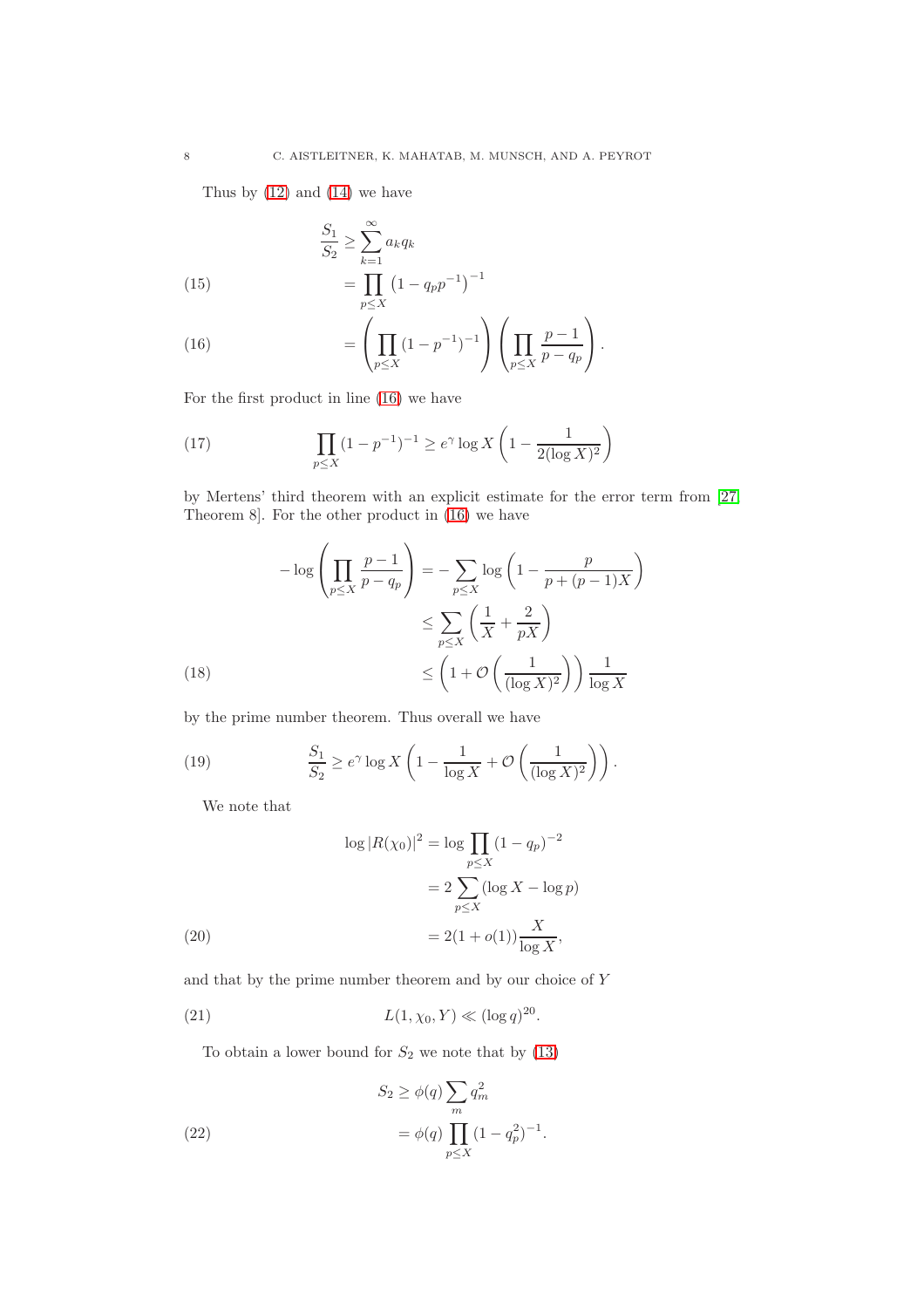We now estimate by partial summation

$$
\log \prod_{p \le X} (1 - q_p^2)^{-1} = -\sum_{p \le X} \log \left( \frac{2pX - p^2}{X^2} \right)
$$
  
=  $2 \int_2^X \frac{\pi(x)(X - x)}{2xX - x^2} dx$   
=  $2(1 + o(1)) \int_2^X \frac{X - x}{(\log x)(2X - x)} dx$   
=  $2(1 + o(1)) \left( \frac{X}{\log X} - X \int_2^X \frac{1}{(\log x)(2X - x)} dx \right)$   
=  $2(1 + o(1)) \left( \frac{X}{\log X} - X \int_X^{2X - 2} \frac{1}{(\log(2X - u))u} du \right)$   
=  $2(1 + o(1)) \left( \frac{X}{\log X} - X \int_1^{2 - 2/X} \frac{1}{(\log(2 - t) + \log X)t} dt \right).$ 

We now let

$$
J := \int_1^{2-2/X} \frac{1}{(\log(2-t) + \log X)t} \mathrm{d}t = J_1 + J_2,
$$

where  $J_1$  corresponds to the contribution of the integral from 1 to 2 – (log X)<sup>-2</sup> and  $J_2$  to the contribution of the integral from  $2-(\log X)^{-2}$  to  $2-2/X$ . One easily checks that

$$
J_1 = (1 + o(1)) \frac{\log 2}{\log X},
$$

while  $J_2 = \mathcal{O}((\log X)^{-2})$ , so that

$$
\log \prod_{p \le X} (1 - q_p^2)^{-1} = (2 - \log 4)(1 + o(1)) \frac{X}{\log X}.
$$

Thus in total we have

(23) 
$$
S_2 \ge \phi(q) \exp\left((1 + o(1))(2 - \log 4)\frac{X}{\log X}\right)
$$

$$
= \exp\left((1 + o(1))\left(\left(1 + \frac{2 - \log 4}{B}\right)\log q\right)\right),
$$

<span id="page-8-2"></span>and the same lower bound holds for  $S_1$  due to [\(19\)](#page-7-2).

<span id="page-8-0"></span>On the other hand, by [\(20\)](#page-7-3) and [\(21\)](#page-7-4)

(24) 
$$
|R(\chi_0)|^2 \le \exp\left((1+o(1))(2\log q)/B\right)
$$

and similarly

<span id="page-8-1"></span>(25) 
$$
|L(1,\chi_0,Y)R(\chi_0)^2| \le \exp\big((1+o(1))(2\log q)/B\big),
$$

and the same upper bounds hold for  $R(\chi_e)$  instead of  $R(\chi_0)$ . Note that we assumed  $B > \log 4$ , which guarantees that  $1 + (2 - \log 4)/B > 2/B$ , such that the expressions in [\(24\)](#page-8-0) and [\(25\)](#page-8-1) are asymptotically much smaller than that in [\(23\)](#page-8-2). This allows us to remove the contribution of  $\chi_0$  and  $\chi_e$  from the sums in  $S_1$  and  $S_2$ , and together with [\(17\)](#page-7-5) and [\(18\)](#page-7-6) we obtain

<span id="page-8-3"></span>
$$
\frac{\left|\sum^* L(1,\chi,Y)|R(\chi)|^2\right|}{\sum^* |R(\chi)|^2} \ge e^{\gamma} \log X \left(1 - \frac{1}{\log X} + \mathcal{O}\left(\frac{1}{(\log X)^2}\right)\right)
$$
  

$$
= e^{\gamma} \left(\log_2 q + \log_3 q - \log B - 1 + \mathcal{O}\left(\frac{1}{\log_2 q}\right)\right),
$$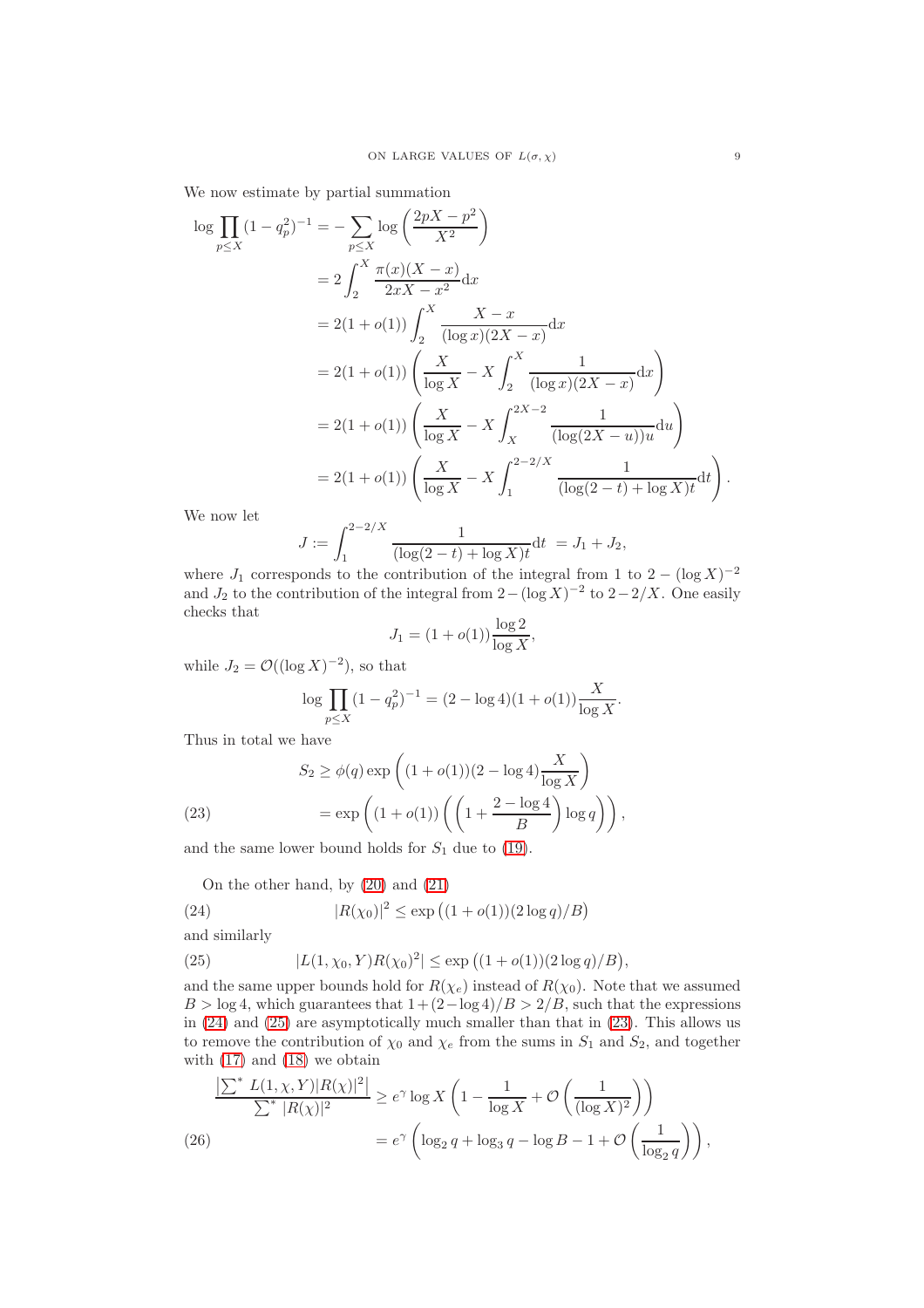where the asterisk indicates that both summations extend over all characters  $\chi \in G_q$ under the restriction that  $\chi \neq \chi_0, \chi_e$ . Together with [\(11\)](#page-5-0) this implies that for sufficiently large  $q$  there is a non-principal character for which

$$
|L(1, \chi)| \ge e^{\gamma} (\log_2 q + \log_3 q - \log B - 1 + o(1)),
$$

which proves the theorem since we can choose  $B$  as close to  $\log 4$  as we wish.

# 3. Proof of Theorem [2](#page-2-3)

Let  $\delta > 0$  be given. Set  $B = e^{\delta} e^{-\frac{1}{\sqrt{\log 2 q}}} \log 4$ . Then B is bounded away from  $log 4$  (for sufficiently large  $q$ ), so we can use the construction and notations from the proof of Theorem [1.](#page-2-2) Set  $C = 1 + \log_2 4$  and

$$
A_{\delta} = e^{\gamma} \left( \log_2 q + \log_3 q - C - \delta + \frac{1}{2\sqrt{\log_2 q}} \right),
$$
  

$$
A'_{\delta} = e^{\gamma} \left( \log_2 q + \log_3 q - C - \delta \right).
$$

Note that the additional factor  $e^{-\frac{1}{\sqrt{\log_2 q}}}$  in the definition of B leads to an extra  $+\frac{1}{\sqrt{10}}$  $\frac{1}{\log_2 q}$  in [\(26\)](#page-8-3) which dominates asymptotically over the error term  $\mathcal{O}\left(\frac{1}{\log_2 q}\right)$ , so that for sufficiently large q the right-hand side of [\(26\)](#page-8-3) exceeds  $A_{\delta}$ . Furthermore, the approximation formula [\(11\)](#page-5-0) allows us to switch from  $L(1, \chi, Y)$  to  $L(1, \chi)$  in [\(26\)](#page-8-3), and again the error can be absorbed in the difference between  $A_{\delta}$  and the right-hand side of [\(26\)](#page-8-3). Thus, writing again  $\sum^*$  for the sum over all characters (mod q) except for  $\chi_0$  and the potential exceptional character  $\chi_e$ , from [\(26\)](#page-8-3) we deduce that for sufficiently large  $q$  we have

$$
A_{\delta} \sum^{*} |R(\chi)|^{2} \leq \sum^{*} L(1,\chi)|R(\chi)|^{2}
$$
  
\n
$$
\leq \left| \sum_{\chi: |L(1,\chi)| \leq A'_{\delta}} L(1,\chi)|R(\chi)|^{2} \right| + \left| \sum_{\chi: |L(1,\chi)| > A'_{\delta}} L(1,\chi)|R(\chi)|
$$
  
\n
$$
\leq A'_{\delta} \sum^{*} |R(\chi)|^{2} + \left| \sum_{\chi: |L(1,\chi)| > A'_{\delta}} L(1,\chi)|R(\chi)|^{2} \right|.
$$

2  $\overline{\phantom{a}}$ I I I I  $\overline{\phantom{a}}$ 

We thus obtain

<span id="page-9-0"></span>(27) 
$$
\left| \sum_{\chi: |L(1,\chi)| > A'_\delta} L(1,\chi) |R(\chi)|^2 \right| \geq \frac{e^\gamma}{2\sqrt{\log_2 q}} \sum^* |R(\chi)|^2.
$$

By a result of Granville and Soundararajan [\[12\]](#page-14-7) we have

(28) 
$$
\max_{\chi \neq \chi_0} |L(1,\chi)| \le (1 + o(1)) \frac{\log q}{3}.
$$

Furthermore, we have

<span id="page-9-1"></span>
$$
\left|\sum_{\chi:\ |L(1,\chi)|>A'_\delta} L(1,\chi)|R(\chi)|^2\right| \leq \max_{\chi\neq\chi_0}|R(\chi)|^2 \max_{\chi\neq\chi_0}|L(1,\chi)|\Phi(\delta),
$$

where  $\Phi(\delta)$  is the number of characters mod q for which  $|L(1,\chi)|$  exceeds  $A'_{\delta}$ , as defined in the statement of Theorem [2.](#page-2-3) Consequently, by [\(27\)](#page-9-0) and [\(28\)](#page-9-1),

$$
\Phi(\delta) \ge (1 + o(1)) \frac{3e^{\gamma} \sum^* |R(\chi)|^2}{2(\log q)(\log_2 q)^{1/2} \max |R(\chi)|^2}.
$$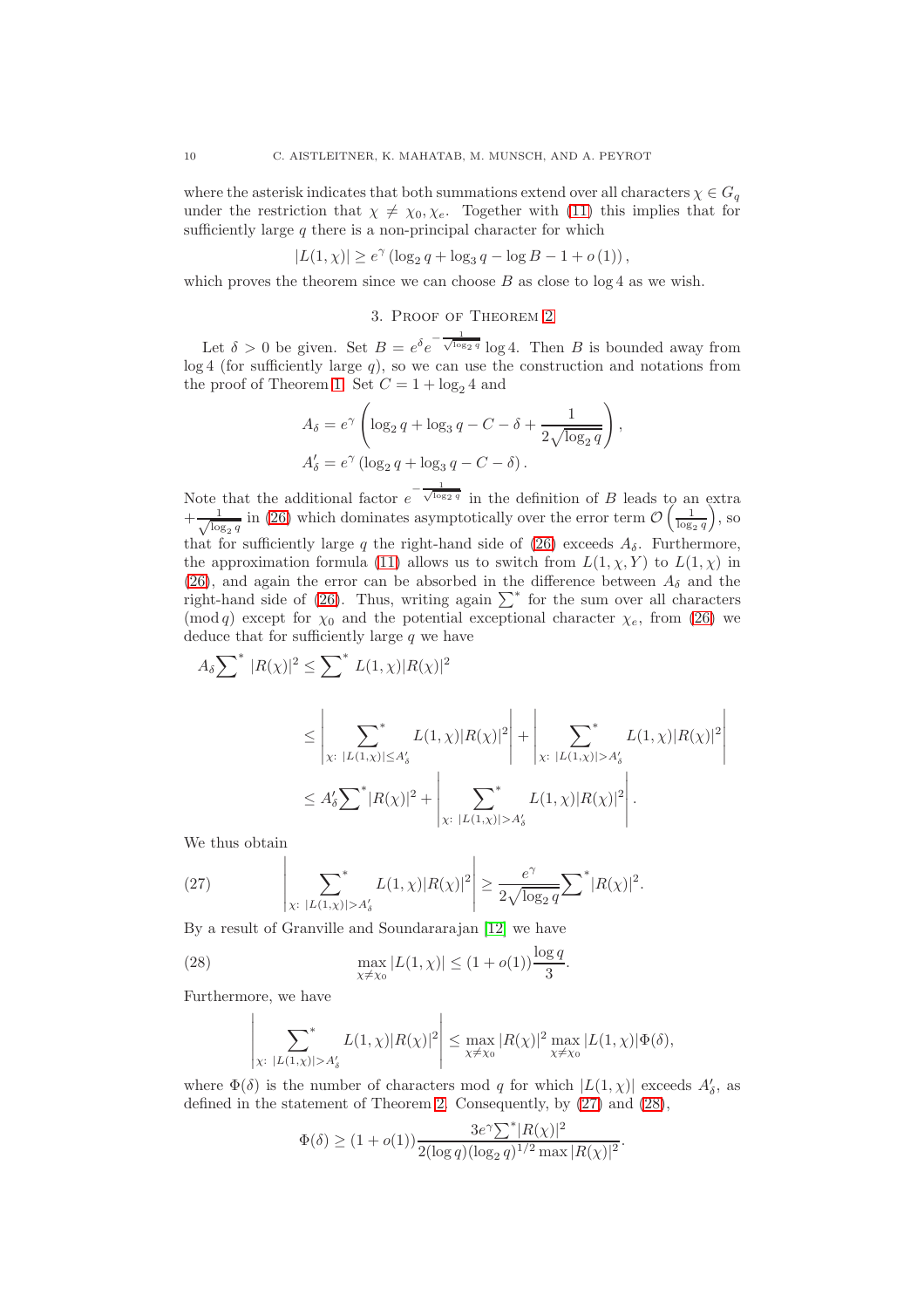By  $(20)$  we have

$$
\max |R(\chi)|^2 \le |R(\chi_0)|^2 \le e^{(2+o(1))X/\log X} \le q^{(2+o(1))/B},
$$

while by [\(23\)](#page-8-2) and the subsequent remarks we have

$$
\sum^* |R(\chi)|^2 \ge q^{(1+o(1))\left(1 + \frac{2-\log 4}{B}\right)}.
$$

Putting all these estimates together, we finally obtain

$$
\Phi(\delta) \ge q^{(1+o(1))\left(1 - \frac{\log 4}{B}\right)}
$$

,

which by our choice of  $B$  implies

$$
\Phi(\delta) \geq q^{1-e^{-\delta} + o(1)}.
$$

This proves Theorem [2.](#page-2-3)

# 4. Proof of Theorem [3](#page-4-0)

The proof of Theorem [3](#page-4-0) follows roughly the same path as the proof of Theorem [1.](#page-2-2) However, there are two major differences. On the one hand, the conclusion of Theorem [1](#page-2-2) is very precise and it is important to avoid large errors. For Theorem [2](#page-2-3) we do not have to be so careful, and for example we can simply ignore the contribution of the prime powers since it is negligible in comparison with the main term. On the other hand, the approximation of the L-function by a finite Euler product is more complicated in the case  $\sigma \in (1/2, 1)$ , since only weaker results on the zeros of the L-functions can be used. Thus instead of considering two exceptional characters as in the proof of Theorem [1,](#page-2-2) now we have to take care of a potentially much larger class of "bad" exceptional characters.

We recall the following approximation lemma for Dirichlet L-functions. This type of result, when combined with powerful zero-density estimates, shows that with very few exceptions the  $L$ -function, when averaged over a suitable family, can be approximated by very short Euler products (over the primes  $p \leq (\log Q)^A$ , where Q is the conductor of the corresponding family) in the strip  $1/2 < \text{Re}(s) < 1$ .

<span id="page-10-0"></span>**Lemma 1.** [\[11,](#page-14-21) Lemma 8.2] Let q be a large prime and let  $\chi$  be a character (mod q). Let  $X \geq 2$  and  $|t| \leq 3q$  be real numbers. Let  $\frac{1}{2} \leq \sigma_0 < \sigma \leq 1$  and suppose that the rectangle  $\{s : \sigma_0 < \text{Re}(s) \leq 1, \ |\text{Im}(s) - t| \leq X + 2\}$  does not contain any zeros of  $L(s, \chi)$ . Then

$$
\log L(\sigma + it, \chi) = \sum_{n=2}^{X} \frac{\Lambda(n)\chi(n)}{n^{\sigma+it} \log n} + \mathcal{O}\left(\frac{\log q}{(\sigma_1 - \sigma_0)^2} X^{\sigma_1 - \sigma}\right),\,
$$

where  $\sigma_1 = \min(\sigma_0 + \frac{1}{\log X}, \frac{\sigma + \sigma_0}{2}).$ 

If we assume the Generalized Riemann Hypothesis for  $L(s, \chi)$ , then the hy-potheses of Lemma [1](#page-10-0) are verified with the parameter  $\sigma_0 = 1/2$ , which allows to approximate our L-function by a short Euler product. However, even without assuming GRH, the lemma remains very useful since the zero-density estimates imply that we have good finite approximations for most characters  $\chi$ . More precisely, let  $N(\sigma, H, \chi)$  denote the number of zeros of  $L(s, \chi)$  such that  $\text{Re}(s) \geq \sigma$ and  $|\text{Im}(s)| \leq H$ . It follows directly from a zero-density result of Montgomery [\[23,](#page-14-14) Theorem 12.1] (Equations (12.9) and (12.10)) that for  $H \geq 2$  and  $1/2 < \sigma < 1$ we have  $\sum_{\chi \in G_q} N(\sigma, H, \chi) \ll (qH)^{3(1-\sigma)/(2-\sigma)} (\log qH)^{14}$ . Thus, combining this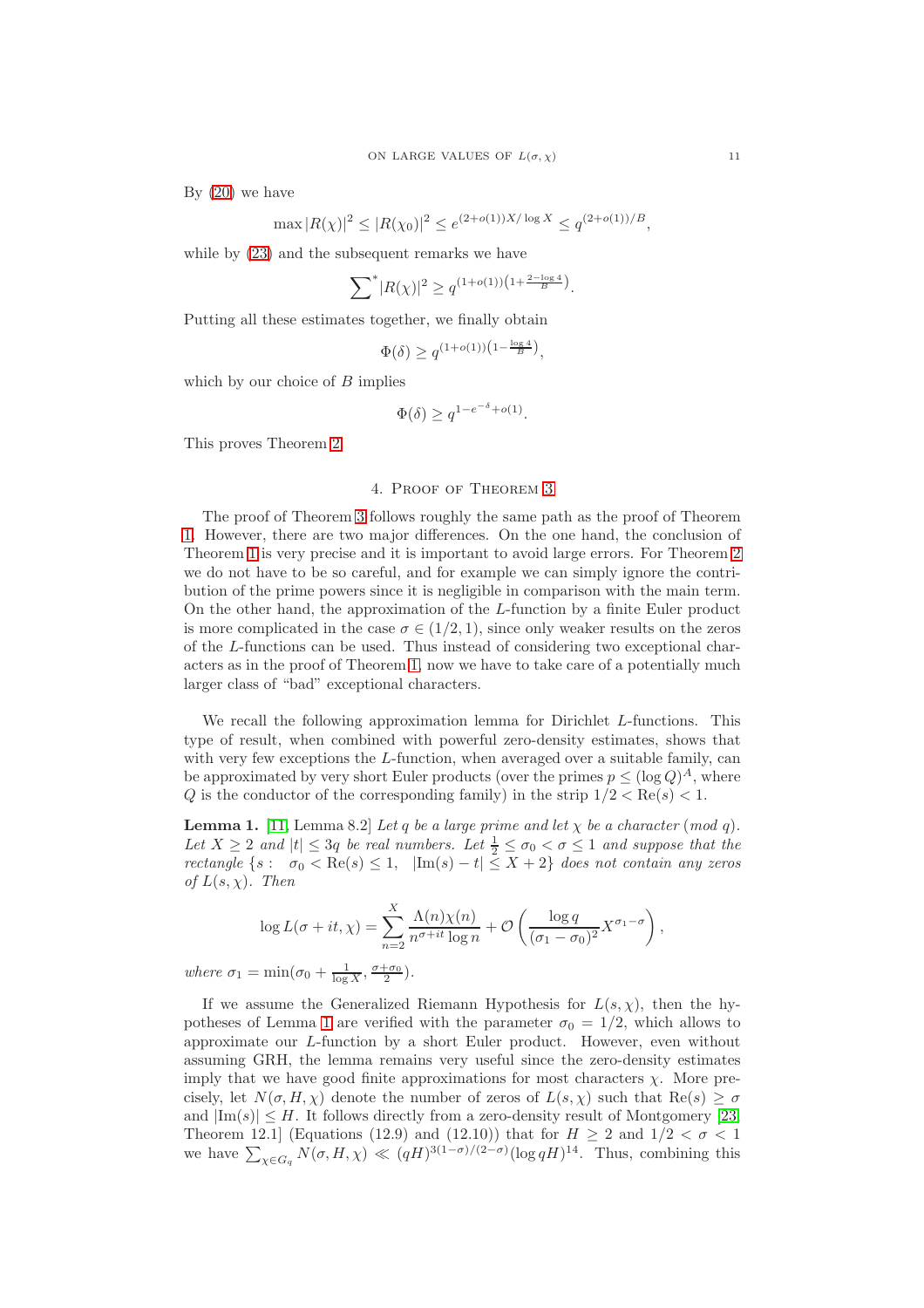estimate and Lemma [1](#page-10-0) with  $t = 0$ ,  $X = (\log q)^{3/(\sigma-1/2)}$ ,  $H = X + 2$  and  $\sigma_0 =$  $\sigma/2 + 1/4 > 1/2$ , we obtain

(29) 
$$
\log L(\sigma, \chi) = \sum_{n=2}^{X} \frac{\Lambda(n)\chi(n)}{n^{\sigma} \log n} + \mathcal{O}\left(\frac{1}{(\log q)^{1/4}}\right),
$$

for all characters  $\chi$  (mod q) except for a set of "bad" characters  $Bad_{\sigma}(q)$  of cardinality  $\leq q^{1-a(\sigma)}$  for some constant  $a(\sigma) > 0$ .

As in Section [2,](#page-5-1) we let  $G_q$  denote the group of Dirichlet characters modulo q. We assume that  $\sigma$  in the range  $1/2 < \sigma < 1$  is fixed, and set  $X = (\log q)^{3/(\sigma - 1/2)}$ . For every  $\chi \in G_q$  we define a Dirichlet polynomial  $D_\chi(\sigma, X)$  associated to  $L(\sigma, \chi)$ by setting

$$
D_{\chi}(\sigma, X) = \sum_{2 \le n \le X} \frac{\Lambda(n)\chi(n)}{n^{\sigma} \log n}.
$$

As shown in Lemma [1](#page-10-0) above, for our particular choice of  $X = (\log q)^{3/(\sigma-1/2)}$  this truncation is a good approximation of  $\log L(\sigma, \chi)$ , provided that the character  $\chi$ is not contained in the exceptional set  $Bad_{\sigma}(q)$ . As we are only interested in nontrivial characters, we set  $Bad^*(q) = Bad(q) \cup {\chi_0}$ , where  $\chi_0$  is the trivial character modulo  $q$ . Thus we have

<span id="page-11-1"></span>
$$
\log L(\sigma, \chi) = D_{\chi}(\sigma, X) + \mathcal{O}\left(\frac{1}{(\log q)^{1/4}}\right), \chi \notin \text{Bad}^*_{\sigma}(q).
$$

Since the bound we are aiming for is not affected by multiplicative error terms, we restrict ourselves to a sum over primes. Indeed, the terms when  $n = p^k$  for  $k \ge 2$ only contribute  $\ll 1$  in total to  $D_{\gamma}(\sigma, X)$ . It follows that

(30) 
$$
\log L(\sigma, \chi) = S_{\chi}(\sigma, X) + \mathcal{O}(1), \quad \chi \notin \text{Bad}^*_{\sigma}(q),
$$

where  $S_{\chi}(\sigma, X) = \sum$  $p\leq X$  $\chi(p)$  $\frac{\Delta V}{p^{\sigma}}$ . Consequently, in order to prove Theorem [3,](#page-4-0) it suffices

to exhibit large values of  $S_{\chi}(\sigma, X)$  for  $\chi \notin \text{Bad}^*_{\sigma}(q)$ . To do so, we apply a "long" resonantor to the approximation  $S_{\chi}(\sigma, X)$  in a similar way as performed in Section [2.](#page-5-1) Since we are not aiming for a result which is as precise as Theorem [1,](#page-2-2) we can use a simpler resonator, which still is of completely multiplicative type. For  $a(\sigma)$ as in the previous section, we set  $Y = \frac{a(\sigma)}{2}$  $\frac{a}{2}$ (log q)(log log q). Furthermore, we set  $q_1 = 1$  and  $q_p = 0$  for  $p > Y$ , and  $q_p = 1/2$  for all small primes  $p \leq Y$ . We extend this in a completely multiplicative way to obtain weights  $q_n$  for all  $n \geq 1$ . We now define for  $\chi \in G_q$ 

<span id="page-11-0"></span>(31) 
$$
R(\chi) = \prod_{p \le Y} (1 - q_p \chi(p))^{-1} = \prod_{p \le Y} \left(1 - \frac{\chi(p)}{2}\right)^{-1},
$$

and note that we can write  $R(\chi)$  as a Dirichlet series in the form

(32) 
$$
R(\chi) = \sum_{n=1}^{\infty} q_n \chi(n).
$$

Accordingly we have

$$
|R(\chi)|^2 = \sum_{m,n=1}^{\infty} q_m q_n \chi(m) \overline{\chi(n)}.
$$

Similar to the previous sections, we consider the sums

$$
S_1 = \sum_{\chi \in G_q} S_{\chi}(\sigma, X) |R(\chi)|^2
$$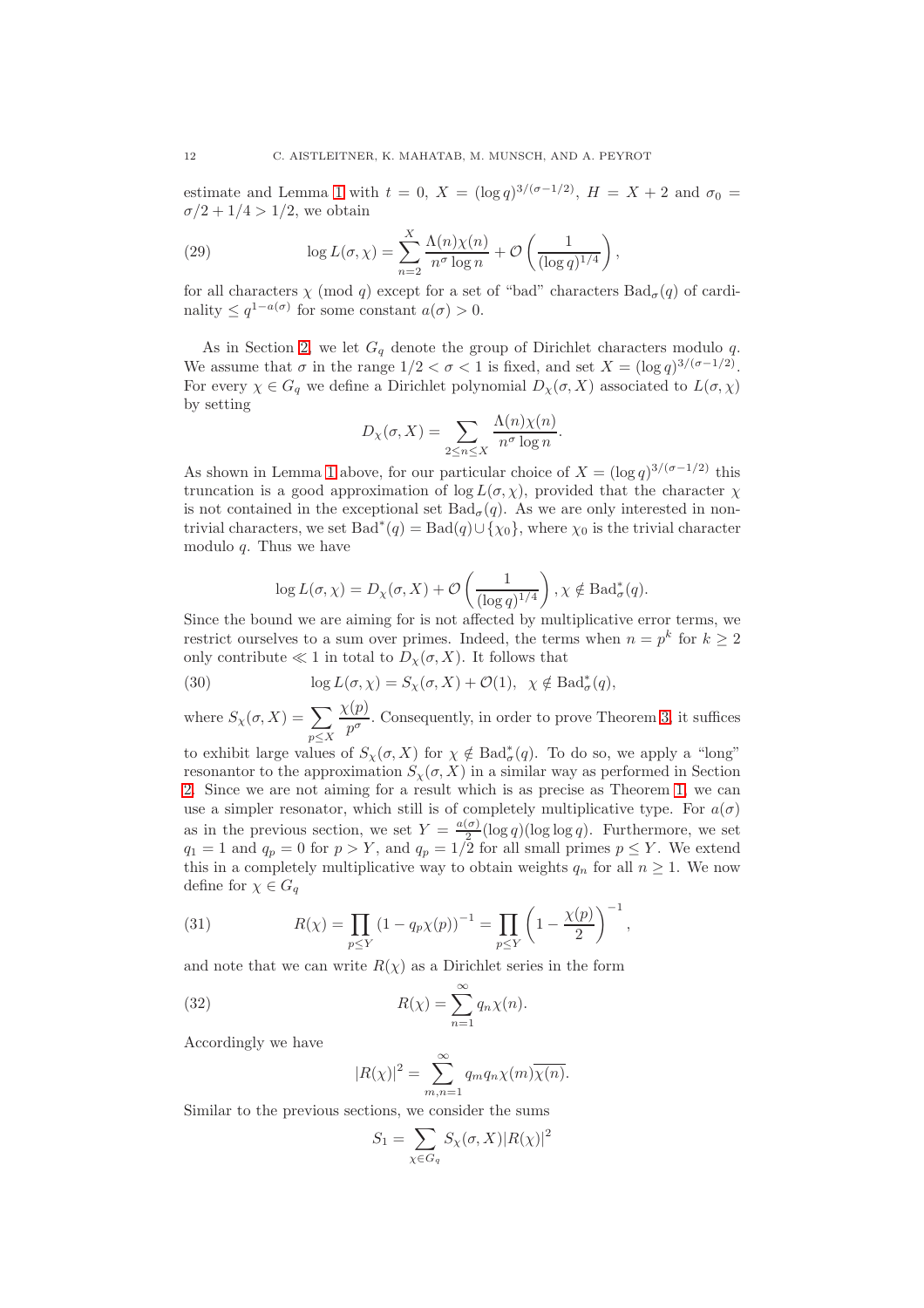and

<span id="page-12-0"></span>
$$
S_2 = \sum_{\chi \in G_q} |R(\chi)|^2,
$$

and we will use the simple inequality

(33) 
$$
\max_{\chi \in G_q} |S_{\chi}(\sigma, X)| \ge \frac{|S_1|}{S_2}.
$$

Note that additionally to a lower bound for the right-hand side of [\(33\)](#page-12-0), we also need to show that the contribution to  $S_1$  and  $S_2$  coming from the characters in  $Bad^*_{\sigma}(q)$  is harmless. Since the set  $Bad^*_{\sigma}(q)$  is relatively small, it is enough to bound individually  $R(\chi)$  for  $\chi \in G_q$ . From the definition [\(31\)](#page-11-0) and our choice of Y we immediately obtain

(34) 
$$
|R(\chi)|^2 \le 2^{2\pi(Y)} \le \exp(2Y/\log Y) \le q^{a(\sigma)\log 2 + o(1)}.
$$

<span id="page-12-1"></span>Summing over bad characters, we get

(35) 
$$
\sum_{\chi \in \text{Bad}_{\sigma}^*(q)} |R(\chi)|^2 \ll q^{1 - a(\sigma)} q^{a(\sigma) \log 2 + o(1)} \ll q^{1 - \frac{a(\sigma)}{4} + o(1)}.
$$

In the other hand, we have trivially that

<span id="page-12-3"></span>
$$
(36) \qquad \sum_{\chi \in G_q} |R(\chi)|^2 = \sum_{\chi \in G_q} q_m q_n \chi(m) \overline{\chi(n)} = \phi(q) \left( \sum_{m=n \bmod q} q_m q_n \right) \ge q^{1-o(1)}
$$

where we used together the fact that  $q_1 = 1$  and  $\phi(q) \geq q/\log \log q$ . Similarly, we can disregard the contribution of the elements of  $Bad^*_{\sigma}(q)$  to  $S_1$ . Indeed,

$$
|S_{\chi}(\sigma, X)| \le \sum_{p=2}^{X} \frac{1}{p^{\sigma}} \ll X^{1-\sigma} = (\log q)^{\frac{6(1-\sigma)}{2\sigma-1}} = q^{o(1)}.
$$

Thus, as before in [\(35\)](#page-12-1) we get

<span id="page-12-4"></span> $\mathbf{r}$ 

(37) 
$$
\left| \sum_{\chi \in \text{Bad}_{\sigma}^*(q)} S_{\chi}(\sigma, X) |R(\chi)|^2 \right| \ll q^{1 - \frac{a(\sigma)}{4} + o(1)}.
$$

Expanding  $|R(\chi)|^2$  and switching the order of summation, we have

$$
S_1 = \sum_{\chi \in G_q} |R(\chi)|^2 S_{\chi}(\sigma, X)
$$
  
= 
$$
\sum_{p=1}^X \frac{1}{p^{\sigma}} \left( \sum_{m,n=1}^{\infty} q_m q_n \sum_{\chi \in G_q} \chi(m) \overline{\chi(n)} \chi(p) \right),
$$

where the inner sum is positive from the orthogonality relations on  $G_q$ . Thus,

<span id="page-12-2"></span>(38) 
$$
S_1 = \sum_{p=1}^{X} \frac{1}{p^{\sigma}} \left( \phi(q) \sum_{m,n, pm=n \bmod q} q_m q_n \right).
$$

Assume p to be fixed such that  $(p, q) = 1$ . Then, using the positivity and the completely multiplicative property of the coefficients  $q_n$  we get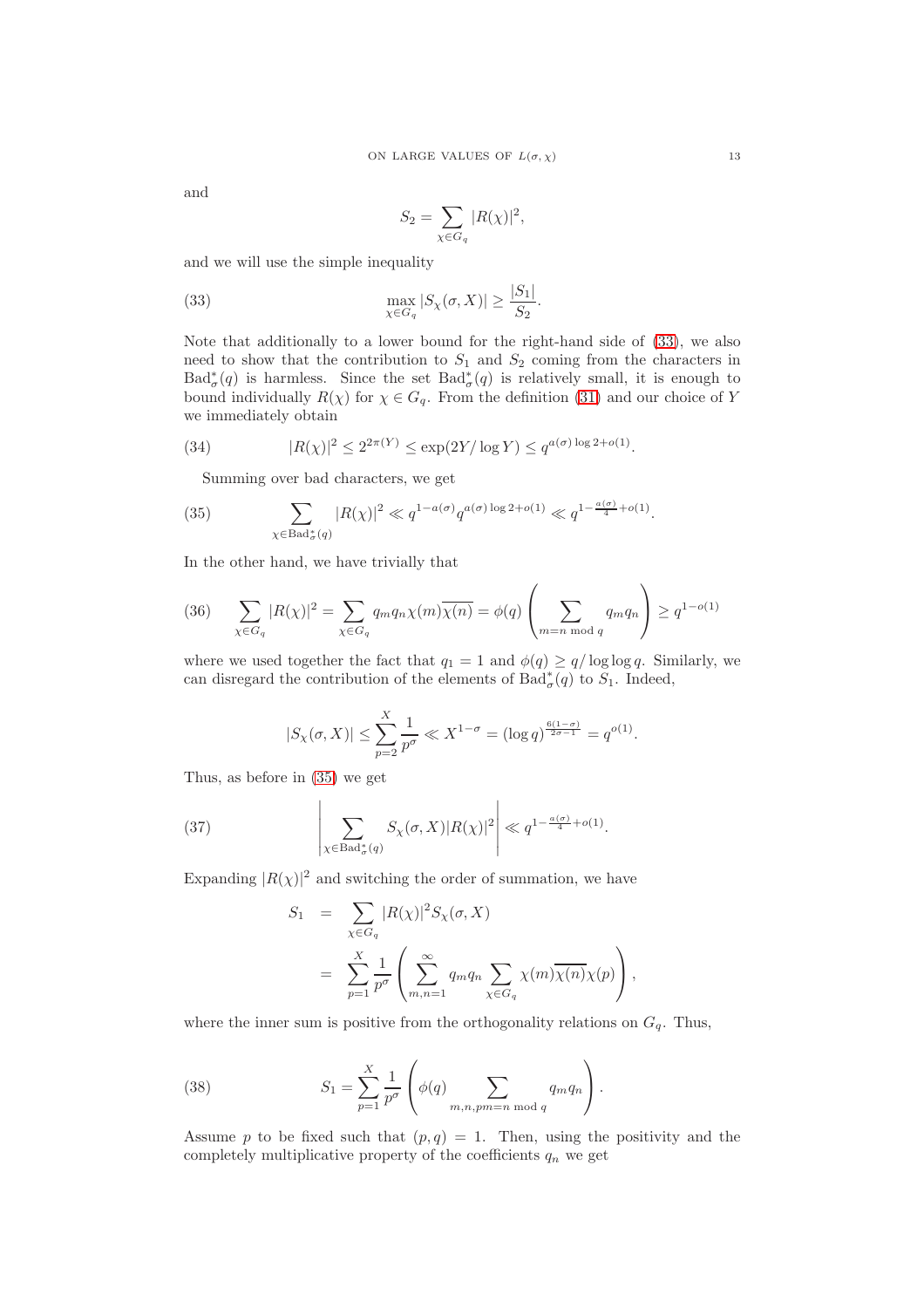$$
\phi(q) \sum_{\substack{m,n, \text{mod } q}} q_m q_n \geq \phi(q) \sum_{\substack{m,n,p|n, \text{mod } q}} q_m q_n
$$
  
= 
$$
\phi(q) \sum_{\substack{m, l, pm = pl \bmod q}} q_m q_{pl} = q_p \phi(q) \left( \sum_{m=l \bmod q} q_m q_l \right)
$$
  
= 
$$
q_p S_2.
$$

Noticing that  $q_p = 1/2$  for  $p \le Y$  and  $q_p = 0$  for  $p > Y$ , we deduce from [\(38\)](#page-12-2) that

(39) 
$$
\frac{S_1}{S_2} \ge \sum_{\substack{p=2, \ p\sigma}}^X \frac{q_p}{p^{\sigma}} = \sum_{p=2}^Y \frac{1}{2p^{\sigma}}
$$

$$
\gg_{\sigma} \frac{Y^{1-\sigma}}{\log Y}.
$$

Thus, we get

<span id="page-13-7"></span>
$$
\max_{\chi \in G_q} |S_{\chi}(\sigma, X)| \gg_{\sigma} (\log q)^{1-\sigma} (\log \log q)^{-\sigma}.
$$

Appealing to [\(35\)](#page-12-1), [\(36\)](#page-12-3) and [\(37\)](#page-12-4), the inequality [\(39\)](#page-13-7) remains true when we sum only over characters  $\chi \notin \text{Bad}^*_{\sigma}(q)$  yielding to

$$
\max_{\chi \notin \text{Bad}_{\sigma}^*(q)} |S_{\chi}(\sigma, X)| \gg_{\sigma} (\log q)^{1-\sigma} (\log \log q)^{-\sigma}.
$$

On this set,  $S_{\gamma}(\sigma, X)$  is a good approximation to  $\log L(\sigma, \chi)$ , as noted in [\(30\)](#page-11-1). This proves Theorem [3.](#page-4-0)

### **ACKNOWLEDGEMENTS**

CA is supported by the Austrian Science Fund (FWF), projects Y-901 and F 5512-N26. KM is supported by Grant 227768 of the Research Council of Norway. A part of this work was carried out while he held an ERCIM "Alain Bensoussan" Fellowship. MM is supported by FWF project Y-901. AP is supported by the Swiss National Science Foundation grant P2ELP2 172089. He was supported by the Simons Investigators Grant of Kannan Soundararajan during his time at Stanford University, when this paper was written.

### **REFERENCES**

- <span id="page-13-1"></span>[1] C. Aistleitner. Lower bounds for the maximum of the Riemann zeta function along vertical lines. *Math. Ann.*, 365(1-2):473–496, 2016.
- <span id="page-13-3"></span>[2] C. Aistleitner, K. Mahatab, and M. Munsch. Extreme values of the Riemann zeta function on the 1-line. *Int. Math. Res. Not. IMRN*, to appear. Available at <https://arxiv.org/abs/1703.08315>.
- <span id="page-13-0"></span>[3] R. Balasubramanian and K. Ramachandra. On the frequency of Titchmarsh's phenomenon for ζ(s). III. *Proc. Indian Acad. Sci. Sect. A*, 86(4):341–351, 1977.
- <span id="page-13-5"></span>[4] A. Bondarenko and K. Seip. Extreme values of the Riemann zeta function and its argument. *Math. Ann.*, to appear. Available at <https://arxiv.org/abs/1704.06158>.
- <span id="page-13-2"></span>[5] A. Bondarenko and K. Seip. Large greatest common divisor sums and extreme values of the Riemann zeta function. *Duke Math. J.*, 166(9):1685–1701, 2017.
- <span id="page-13-6"></span>[6] A. Chirre. Extreme values for  $S_n(\sigma, t)$  near the critical line. Available at <https://arxiv.org/abs/1807.11642>.
- <span id="page-13-4"></span>[7] S. Chowla. Improvement of a theorem of Linnik and Walfisz. *Proc. London Math. Soc. (2)*, 50:423–429, 1949.